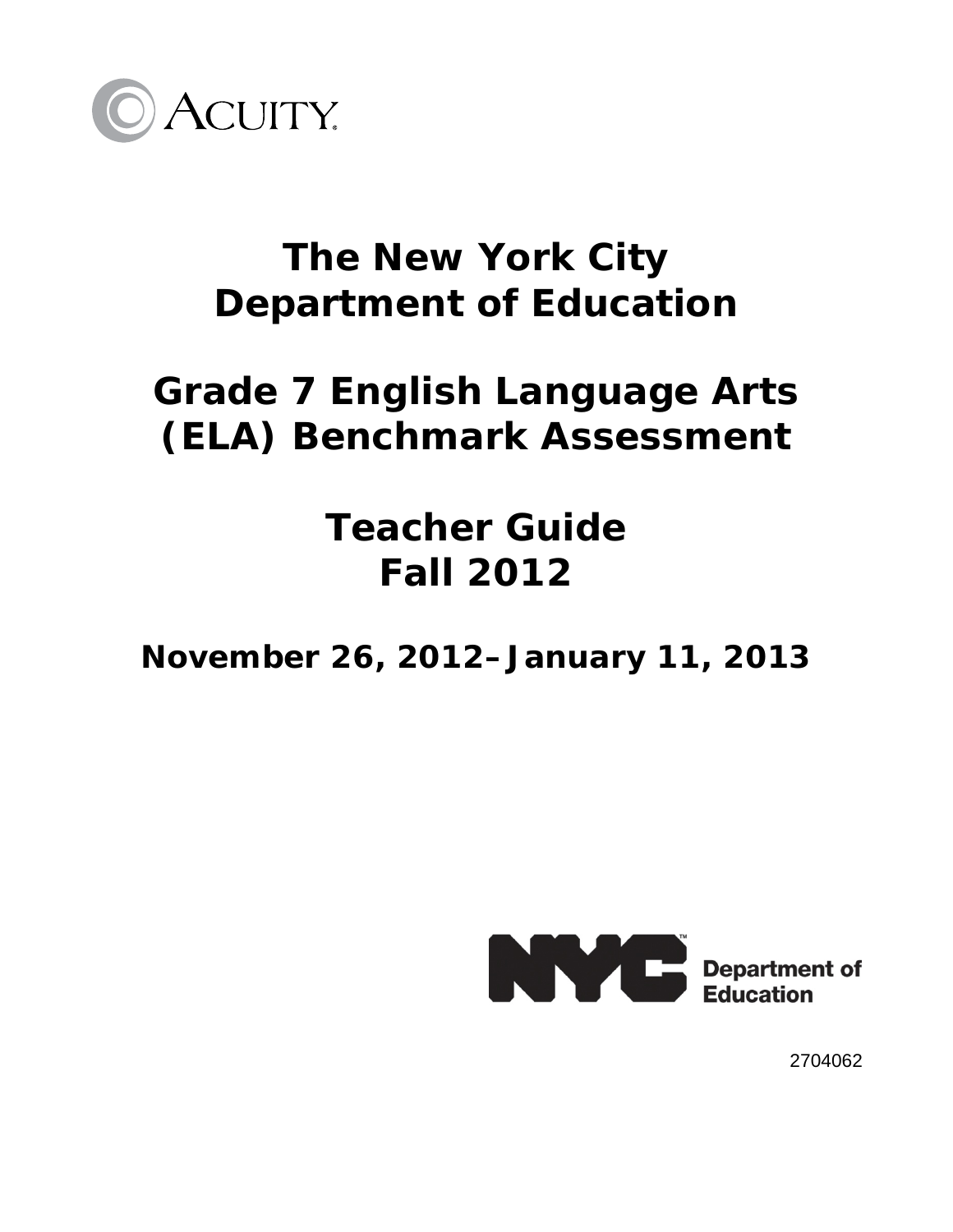### **Table of Contents**

| <b>Rubrics for Scoring Short-Response &amp; Extended-Response/</b> |  |  |
|--------------------------------------------------------------------|--|--|
|                                                                    |  |  |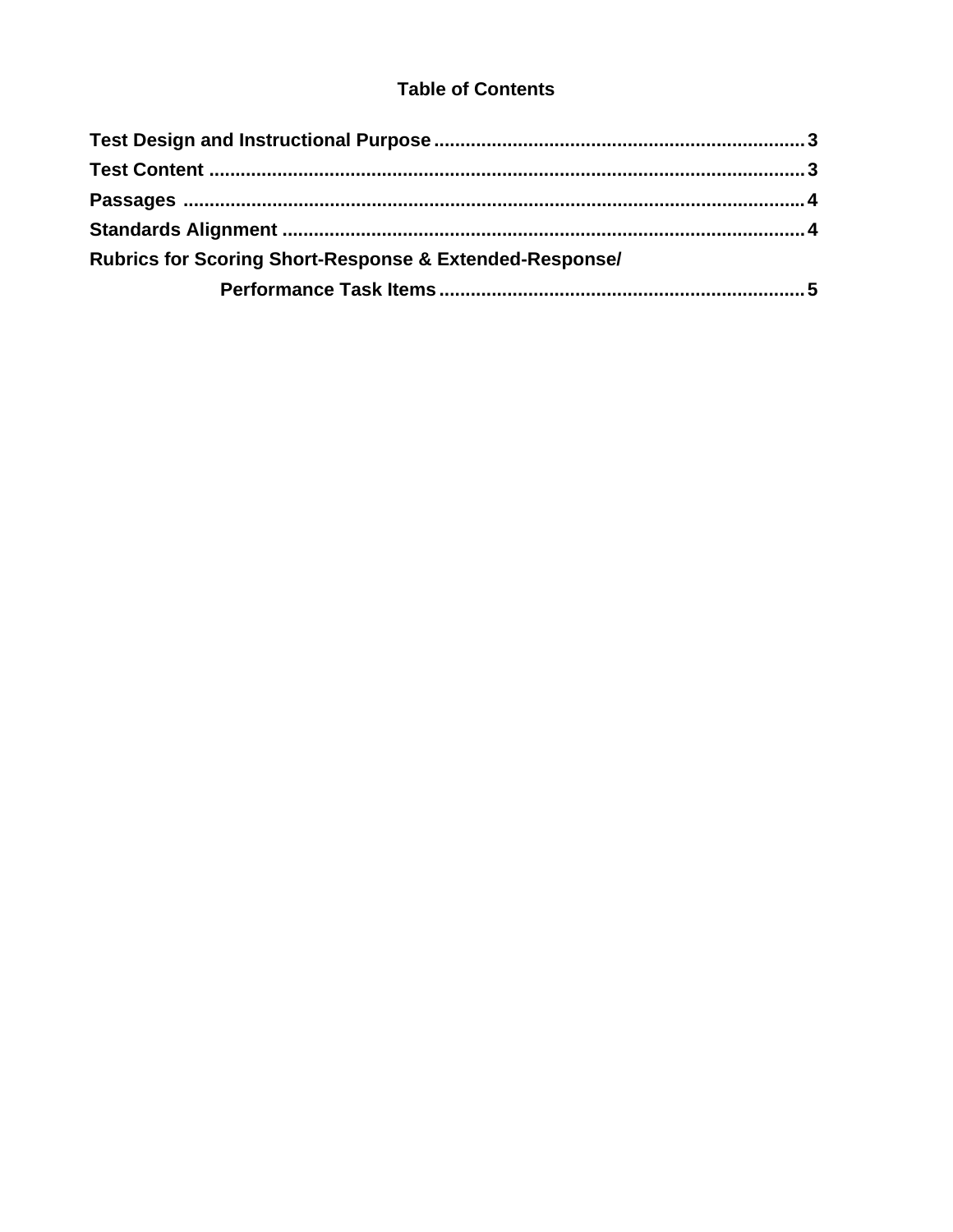### **Test Design and Instructional Purpose**

The English Language Arts (ELA) Benchmark Assessment is designed to help you collect *some* information about your students' progress toward meeting the Common Core expectations for seventh grade.

There are two ELA Benchmark Assessments available—one for the fall and one for the winter. The question types and complexity of the texts reflect what we anticipate will be on the Grade 7 Common Core Learning Standards-aligned New York State test over the next two years. The test contains the following item types:

- Multiple choice
- Short answer constructed response
- Extended response/performance task

These items are designed to provide evidence of students' skills in reading comprehension, critical thinking, and answering text-dependent questions. The extended response/ performance task items require comparison, analysis, synthesis, and/or opinion or argumentation.

These Benchmark Assessments provide an objective measure of your students' performance on cognitively rich tasks based on complex grade-level texts without scaffolding or support. In other words, these assessments provide information on what your students can accomplish independently and their mastery of the Common Core Learning Standards. They look at how well students can transfer skills they've learned to new situations. Additionally, the assessments allow grade-level teams to look at student work across classes to identify learning trends and to develop strategies to address key areas of need.

No single test, including this Benchmark Assessment, can cover all skills and concepts contained within the Common Core Learning Standards. Therefore, it is best to analyze this assessment along with evidence collected from daily observation, class work, homework, and school- or teacher-made assessments.

## **Test Content**

The ELA Benchmark Assessment is designed to take two full 40-minute class periods. On the first day, students read two passages and answer 6–10 multiple-choice questions and two short-response questions. On the second day, students re-read the same two passages and complete an extended response/performance task linking the two passages.

The passages and questions of the ELA Benchmark Assessment are designed to embody three key shifts at the heart of the ELA Literacy Standards:

• *Reading and writing grounded in evidence from the text(s).* The multiple-choice, shortresponse, and extended-response/performance task questions are designed to provide students opportunities to make explicit the evidence that supports their close analysis of a specific text and, in some cases, of multiple texts.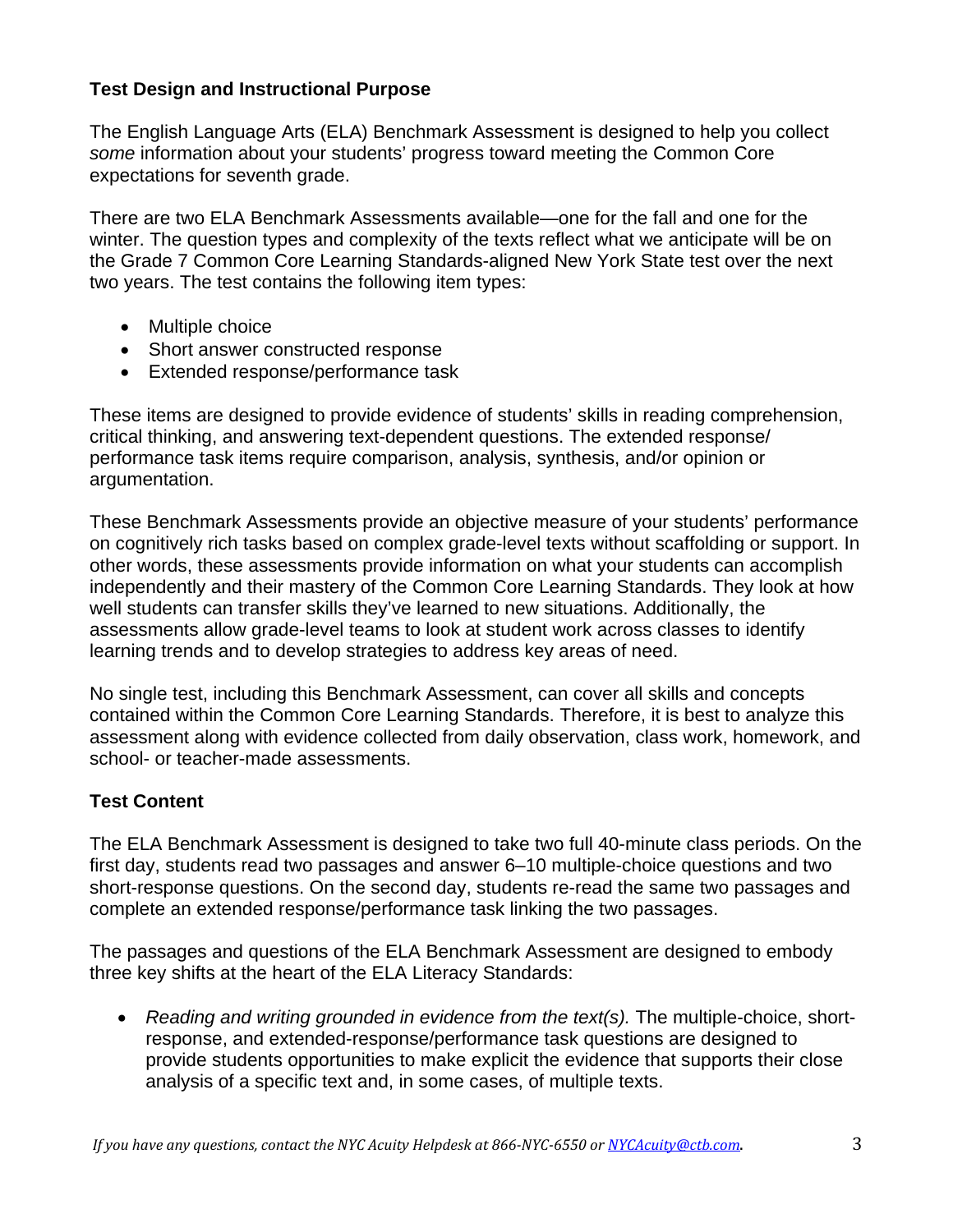- *Regular practice with complex text and academic vocabulary.* Texts were selected in accordance with the quantitative and qualitative requirements of the Common Core Learning Standards.
- *Building knowledge through content-rich nonfiction and informational texts.* Text passages represent a greater emphasis on nonfiction and informational texts.<sup>1</sup>

### **Passages**

This Grade 7 Benchmark Assessment has two passages:

- *The Ride of Her Life:* an informational passage about Sybil Ludington's nighttime ride in New York State during the American Revolution.
- *Deborah Samson Gannett:* an informational passage that describes Samson who, disguised as a man, fought against the British during the American Revolution.

These passages were chosen to align to genres and text types specified in the Grade 7 PARCC Model Content Framework.<sup>2</sup>

### **Standards Alignment**

The items associated with this assessment are aligned to the following Common Core Learning Standards:

7.RI.1. Cite several pieces of textual evidence to support analysis of what the text says explicitly as well as inferences drawn from the text.

7.RI.2. Determine two or more central ideas in a text and analyze their development over the course of the text; provide an objective summary of the text.

7.W.2. Write informative/explanatory texts to examine a topic and convey ideas, concepts, and information through the selection, organization, and analysis of relevant content.

7.L.1 Demonstrate command of the conventions of standard English grammar and usage when writing or speaking.

7.L.4. Determine or clarify the meaning of unknown and multiple-meaning words and phrases based on grade 7 reading and content, choosing flexibly from a range of strategies.

<sup>1</sup> In Grades 3 to 5, the Fall Benchmark Assessments focus on fiction passages, and the Winter Benchmark Assessments focus on informational and nonfiction passages. In Grades 6–8, both the Fall and Winter Benchmark Assessments focus on informational and nonfiction passages.

<sup>2</sup> The Partnership for Assessment of Readiness for College and Careers (PARCC) is a collaborative effort among 23 states to develop a common set of K–12 assessments in English and Math that align to the Common Core State Standards (CCSS). The PARCC Model Content Frameworks, designed by content experts, are voluntary resources to support implementation of the CCSS and to guide development of assessments in Grades 3–12. For more information, refer to:

http://www.parcconline.org/sites/parcc/files/PARCC%20MCF%20for%20ELA%20Literacy\_Fall%202011%20Rele ase%20%28rev%29.pdf

*If you have any questions, contact the NYC Acuity Helpdesk at 866NYC6550 or NYCAcuity@ctb.com*. 4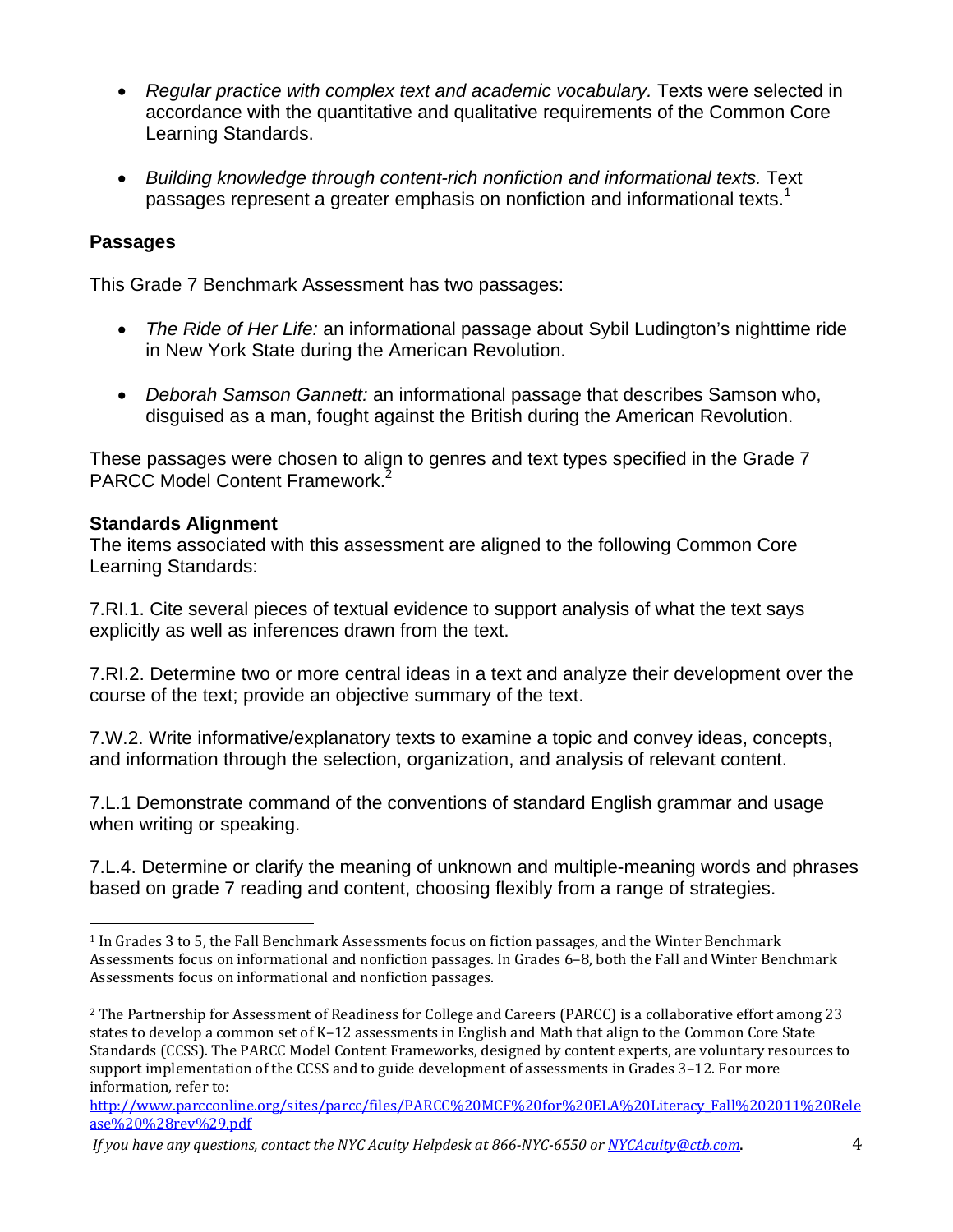## **Rubrics for Scoring Short-Response and Extended-Response/Performance Task Items**

#### **Item # 3**

|                | <b>Key Elements</b>                                                                                                                                                                                                                                                                                                                                                                                                                                                                                                                                                                                                                                                                                                                                              |  |
|----------------|------------------------------------------------------------------------------------------------------------------------------------------------------------------------------------------------------------------------------------------------------------------------------------------------------------------------------------------------------------------------------------------------------------------------------------------------------------------------------------------------------------------------------------------------------------------------------------------------------------------------------------------------------------------------------------------------------------------------------------------------------------------|--|
|                | Details from the text:<br>1. The British were setting fire to houses and supplies.<br>2. Colonel Ludington's militia was the closest group of soldiers.<br>3. Sybil's mission was to alert the militia members that the British were invading and<br>they needed to gather.<br>4. Colonel Ludington's militia marched 20 miles to fight the British.<br>5. Americans won the battle and the British retreated.<br>6. other relevant text-based detail                                                                                                                                                                                                                                                                                                            |  |
|                | <b>Criteria</b>                                                                                                                                                                                                                                                                                                                                                                                                                                                                                                                                                                                                                                                                                                                                                  |  |
| 2              | <b>Proficient</b><br>A proficient response:<br>Gives sufficient evidence of the ability to evaluate details that support a<br>$\bullet$<br>text-based conclusion<br>Includes specific information that makes clear reference to the text<br>٠<br>Adequately supports the specified conclusion with clearly relevant details<br>$\bullet$<br>from the text                                                                                                                                                                                                                                                                                                                                                                                                        |  |
| 1              | <b>Partial</b><br>A <i>partial</i> response:<br>Gives limited evidence of the ability to evaluate details that support a text-<br>based conclusion<br>Includes some information that makes reference to the text<br>$\bullet$<br>Supports the specified conclusion with limited relevant details from the<br>$\bullet$<br>text                                                                                                                                                                                                                                                                                                                                                                                                                                   |  |
| $\overline{0}$ | No credit<br>A response gets no credit if it provides no evidence of the ability to evaluate<br>details that support a text-based conclusion, includes no relevant information<br>from the text, or is vague.                                                                                                                                                                                                                                                                                                                                                                                                                                                                                                                                                    |  |
|                | <b>Exemplars</b>                                                                                                                                                                                                                                                                                                                                                                                                                                                                                                                                                                                                                                                                                                                                                 |  |
| $\overline{2}$ | During the American Revolution, Americans were fighting to win their<br>freedom from the British. When the British invaded Connecticut they burned<br>houses and American supplies. Colonel Ludington's militia was the closest<br>group of soldiers who could stop the British. It was important for Sybil to ride<br>and risk her life because the men in the militia needed to gather and prepare<br>for battle. If Ludington's militia hadn't held them off, the British might have<br>continued setting fire to other nearby towns. Sybil's own town,<br>Fredericksburg, might have also been attacked if Sybil hadn't been able to<br>complete her mission. If it were not for Sybil's bravery, the militia would not<br>have been able to win the battle. |  |
| 1              | Sybil was a good rider and could handle a horse. She took a 30-mile ride<br>alone at night during the American Revolution. It was important for her to ride<br>because the British were burning houses.                                                                                                                                                                                                                                                                                                                                                                                                                                                                                                                                                          |  |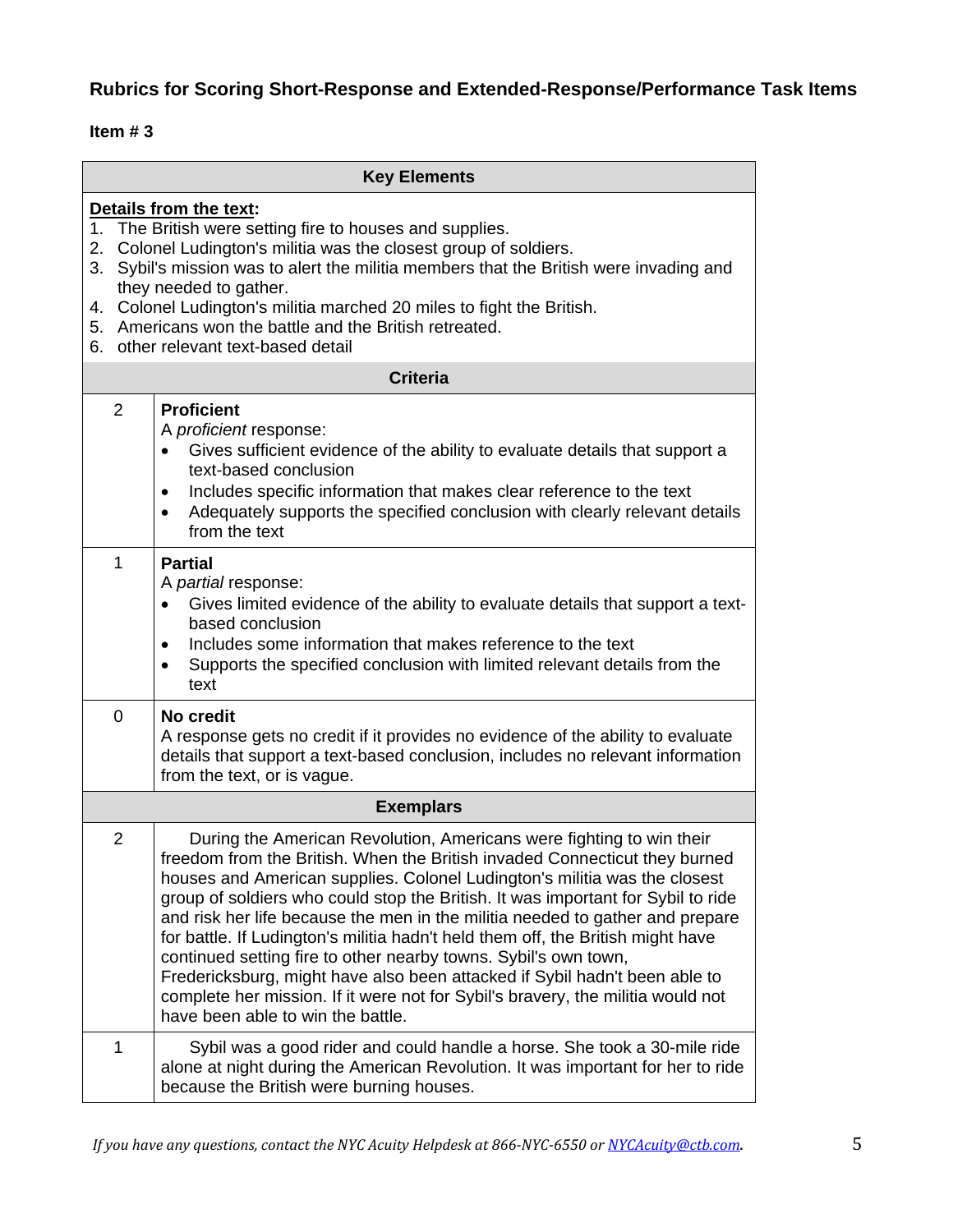| Sybil risked her life because she was the only one who could ride her |  |
|-----------------------------------------------------------------------|--|
| horse. And she was the oldest so it was her responsibility.           |  |

### **Item # 6**

| <b>Key Elements</b>                                                                                                                                                                                                                                                                                                                                                                                                                                                                                                                                                                                                                                                                                                                                                                                                                                                    |                                                                                                                                                                                                                                                                                                                                                                                                                       |
|------------------------------------------------------------------------------------------------------------------------------------------------------------------------------------------------------------------------------------------------------------------------------------------------------------------------------------------------------------------------------------------------------------------------------------------------------------------------------------------------------------------------------------------------------------------------------------------------------------------------------------------------------------------------------------------------------------------------------------------------------------------------------------------------------------------------------------------------------------------------|-----------------------------------------------------------------------------------------------------------------------------------------------------------------------------------------------------------------------------------------------------------------------------------------------------------------------------------------------------------------------------------------------------------------------|
|                                                                                                                                                                                                                                                                                                                                                                                                                                                                                                                                                                                                                                                                                                                                                                                                                                                                        | Details from the passage that show Deborah Samson was respected for her                                                                                                                                                                                                                                                                                                                                               |
| contributions:<br>1. Samson was honorably discharged from the army.<br>2. Neither the doctor who discovered she was a woman nor her commanding officer<br>revealed her secret to anyone else.<br>3. She was awarded a small sum of money by the Massachusetts legislature in<br>recognition of her service.<br>4. Massachusetts Governor John Hancock signed the document that awarded her the<br>money.<br>5. Paul Revere talked with President George Washington about her service.<br>6. President George Washington invited her to the capital.<br>7. He granted her land and a pension in gratitude for her service.<br>8. She was the first woman granted a federal pension.<br>9. She traveled the country in her old uniform and gave talks about the war.<br>10. Advertisements hailed her as "The American Heroine."<br>11. other relevant text-based detail |                                                                                                                                                                                                                                                                                                                                                                                                                       |
|                                                                                                                                                                                                                                                                                                                                                                                                                                                                                                                                                                                                                                                                                                                                                                                                                                                                        | Details from the passage that show Deborah Samson was not respected for her<br>contributions:<br>1. When Samson was discovered, she was discharged.<br>2. Samson was given a "small sum" for her service and a small pension, but not<br>enough for her needs.<br>3. Samson had to petition the court in order to receive the funds that were awarded to<br>all male soldiers.<br>4. other relevant text-based detail |
|                                                                                                                                                                                                                                                                                                                                                                                                                                                                                                                                                                                                                                                                                                                                                                                                                                                                        | <b>Criteria</b>                                                                                                                                                                                                                                                                                                                                                                                                       |
| $\overline{2}$                                                                                                                                                                                                                                                                                                                                                                                                                                                                                                                                                                                                                                                                                                                                                                                                                                                         | <b>Proficient</b><br>A proficient response<br>Gives sufficient evidence of the ability to analyze key ideas inferred from<br>$\bullet$<br>a text<br>Includes specific information that makes clear reference to the text<br>٠<br>Adequately supports the specified point with clearly relevant details from<br>the text                                                                                               |
| 1                                                                                                                                                                                                                                                                                                                                                                                                                                                                                                                                                                                                                                                                                                                                                                                                                                                                      | <b>Partial</b><br>A <i>partial</i> response:<br>Gives limited evidence of the ability to analyze key ideas inferred from a<br>text<br>Includes some information that makes reference to the text<br>Supports the specified point with limited relevant details from the text                                                                                                                                          |
| 0                                                                                                                                                                                                                                                                                                                                                                                                                                                                                                                                                                                                                                                                                                                                                                                                                                                                      | No credit<br>A response gets no credit if it provides no evidence of the ability to analyze<br>key ideas inferred from a text, includes no relevant information from the text,                                                                                                                                                                                                                                        |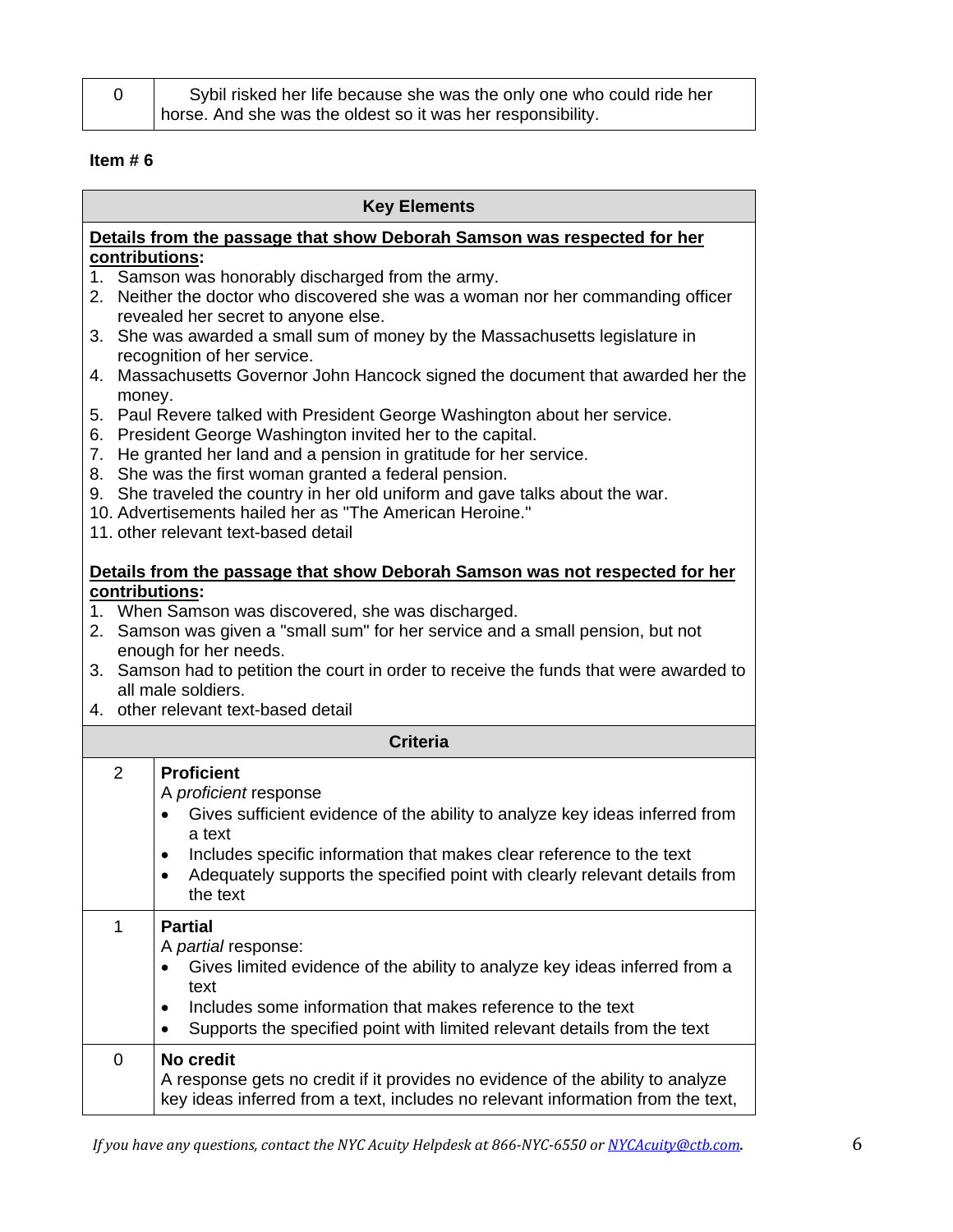|               | or is vague.                                                                                                                                                                                                                                                                                                                                                                                                                                           |  |  |
|---------------|--------------------------------------------------------------------------------------------------------------------------------------------------------------------------------------------------------------------------------------------------------------------------------------------------------------------------------------------------------------------------------------------------------------------------------------------------------|--|--|
|               | <b>Exemplars</b>                                                                                                                                                                                                                                                                                                                                                                                                                                       |  |  |
| $\mathcal{P}$ | Deborah Samson was respected for her contributions to the war effort<br>because she received an honorable discharge from the army. She was<br>awarded some money from the State of Massachusetts in recognition of her<br>service. President Washington also granted her land and a federal pension in<br>appreciation for what she had done. These details show that Samson was<br>respected and appreciated for her contributions to the war effort. |  |  |
|               | Deborah Samson was not respected for her contributions. When she was<br>discharged she was only given a little money that wasn't enough to live off.<br>She should have been given more money.                                                                                                                                                                                                                                                         |  |  |
| 0             | Deborah was respected because when she was wounded the doctor took<br>him to his home to help her.                                                                                                                                                                                                                                                                                                                                                     |  |  |

#### **Item # 7**

#### **Key Elements**

#### **Details from "The Ride of Her Life":**

- 1. Sybil Ludington showed how much she loved her country by being willing to take risks to support and defend it.
- 2. She was 16 years old when she went on a dangerous horseback ride to warn others of enemy danger.
- 3. She risked being caught by the British and being considered a spy.
- 4. She risked being robbed by outlaws who roamed the countryside.
- 5. During the ride on horseback, she was able to inform the members of her father's militia to gather at her house.
- 6. She helped Americans defeat the British in a battle during the American Revolution.
- 7. Sybil Ludington's contributions were part of everyone's efforts, not only men's, to form the Union.
- 8. other relevant text-based detail

#### **Details from "Deborah Samson Gannett":**

- 1. Deborah Samson showed how much she loved her country by being willing to take risks to support and defend it.
- 2. She wanted to do more to defend her country than women were allowed to do at that time.
- 3. She was willing to sacrifice her life as a woman to be able to fight for her country.
- 4. She disguised herself as a man and enlisted in the Continental army during the American Revolution.
- 5. While she was in the army, she was courageous and loyal and showed skill in fighting.
- 6. In an ambush by the British, Samson's forehead was cut and a musket ball pierced her thigh.
- 7. Samson showed how dedicated she was to her country by using her knife to dig the musket ball from her leg so it would not be discovered that she was a woman.
- 8. After she was discharged from the army, Samson traveled around the country in her uniform and gave patriotic speeches about the war.
- 9. Samson's contributions were part of everyone's efforts, not only men's, to form the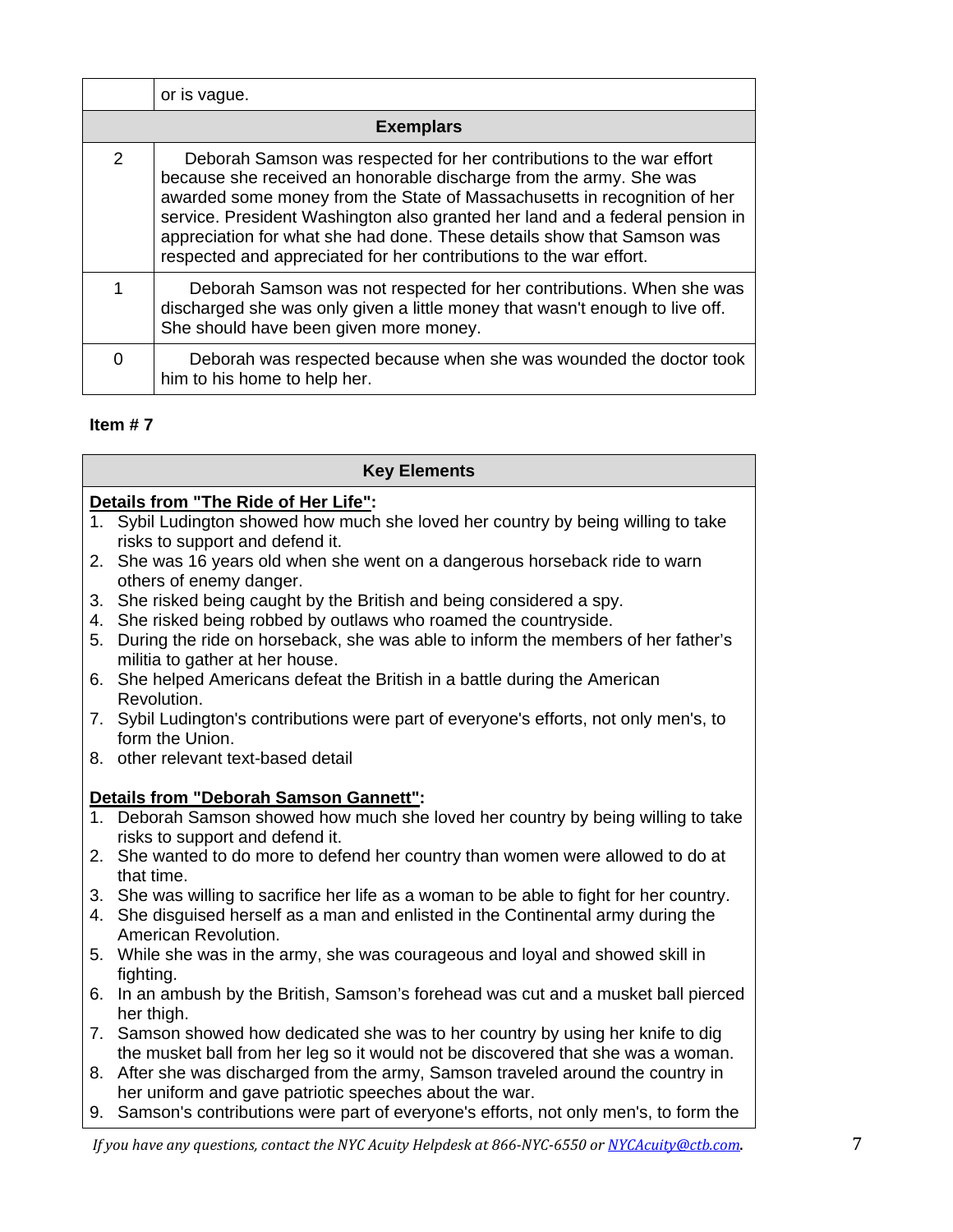### Union.

#### 10. other relevant text-based detail

|                | 10. other relevant text-based detail                                                                                                                                                                                                                                                                                                                                                                                                                       |
|----------------|------------------------------------------------------------------------------------------------------------------------------------------------------------------------------------------------------------------------------------------------------------------------------------------------------------------------------------------------------------------------------------------------------------------------------------------------------------|
|                | <b>Criteria</b>                                                                                                                                                                                                                                                                                                                                                                                                                                            |
| $\overline{4}$ | Meets Standard (Meets criteria at grade level):                                                                                                                                                                                                                                                                                                                                                                                                            |
|                | Introduce a topic clearly, previewing what is to follow; organize ideas,<br>concepts, and information by using strategies such as definition,<br>classification, comparison/contrast, and cause/effect.<br>Provides a clear introduction that previews what is to follow in the writing.<br>$\bullet$<br>Writing is organized effectively by using strategies such as definition,<br>$\bullet$<br>classification, comparison/contrast, and cause/effect.   |
|                | Develop the topic with relevant facts, definitions, concrete details,<br>quotations, or other information and examples.<br>Develops the topic with relevant facts, definitions, concrete details,<br>quotations, or other information and examples.                                                                                                                                                                                                        |
|                | Use precise language and domain-specific vocabulary to inform about<br>or explain the topic.<br>Uses precise language and domain-specific vocabulary to inform about or<br>explain the topic.                                                                                                                                                                                                                                                              |
|                | Establish and maintain a formal style.<br>Establishes and maintains a formal style.                                                                                                                                                                                                                                                                                                                                                                        |
|                | Provide a concluding statement or section that follows from and<br>supports the information or explanation presented.<br>Provides a concluding statement or section that follows from the<br>information presented.                                                                                                                                                                                                                                        |
|                | Demonstrate command of the conventions of standard English<br>grammar, usage, capitalization, punctuation, and spelling when writing.<br>Demonstrates command of the conventions of standard English grammar,<br>$\bullet$<br>usage, capitalization, punctuation, and spelling when writing.                                                                                                                                                               |
| 3              | <b>Near Standard (Mostly meets criteria):</b>                                                                                                                                                                                                                                                                                                                                                                                                              |
|                | Introduce a topic clearly, previewing what is to follow; organize ideas,<br>concepts, and information by using strategies such as definition,<br>classification, comparison/contrast, and cause/effect.<br>Provides a basic introduction to the topic.<br>$\bullet$<br>Writing contains clear evidence of an organizational structure.<br>$\bullet$<br>Strategies are mostly effective in their capacity to organize ideas,<br>$\bullet$<br>concepts, etc. |
|                | Develop the topic with relevant facts, definitions, concrete details,<br>quotations, or other information and examples.<br>Mostly develops the topic with facts, definitions, concrete details,<br>$\bullet$<br>quotations, or other information and examples.                                                                                                                                                                                             |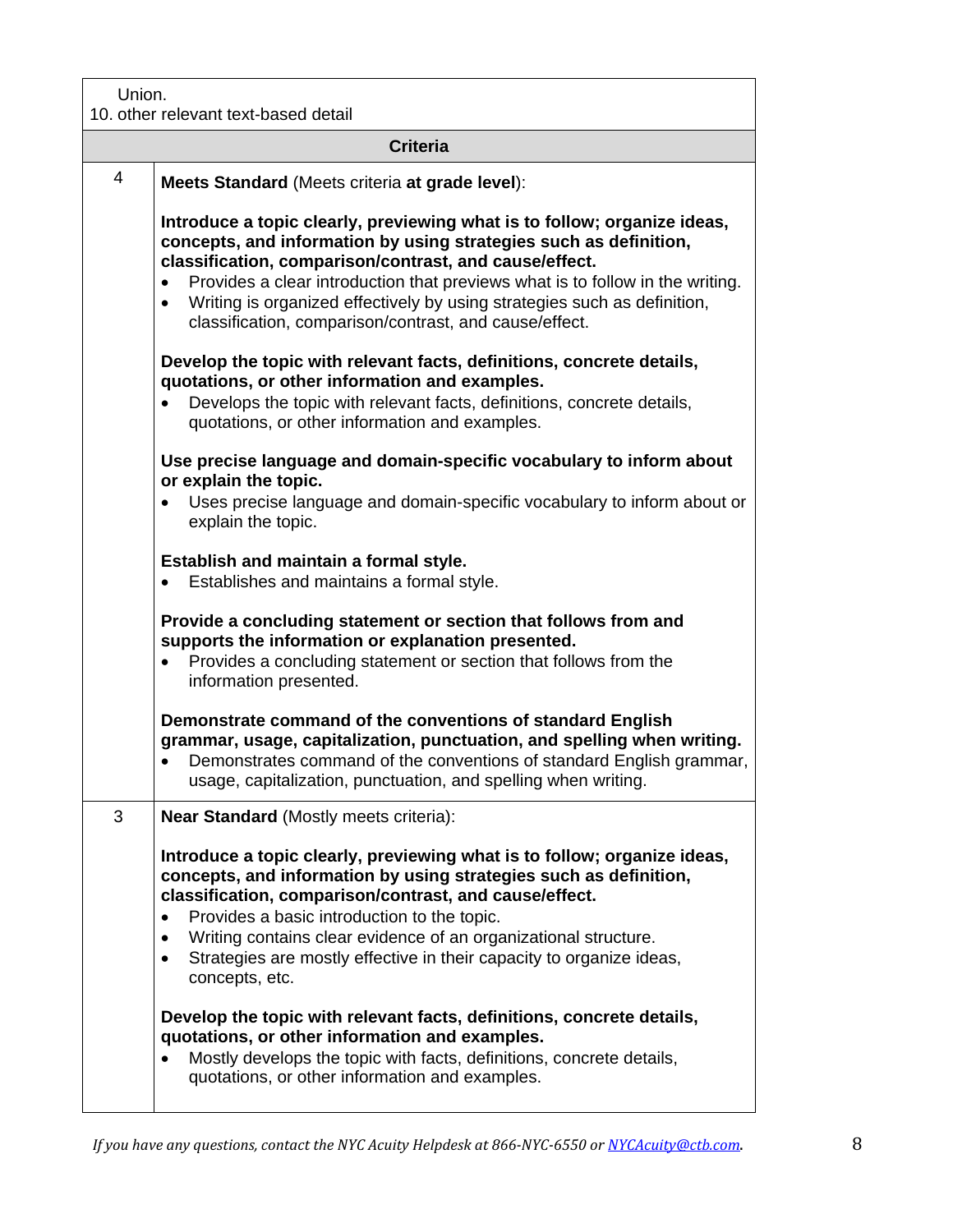|                | Use precise language and domain-specific vocabulary to inform about<br>or explain the topic.                                                                                                                                                                                                                                                                                                                                           |
|----------------|----------------------------------------------------------------------------------------------------------------------------------------------------------------------------------------------------------------------------------------------------------------------------------------------------------------------------------------------------------------------------------------------------------------------------------------|
|                | Uses domain-specific vocabulary to inform about or explain the topic.                                                                                                                                                                                                                                                                                                                                                                  |
|                | Establish and maintain a formal style.<br>Establishes and maintains a formal style in most of the text.                                                                                                                                                                                                                                                                                                                                |
|                | Provide a concluding statement or section that follows from and<br>supports the information or explanation presented.<br>Provides a concluding statement or section that mostly follows from the<br>information presented.                                                                                                                                                                                                             |
|                | Demonstrate command of the conventions of standard English<br>grammar, usage, capitalization, punctuation, and spelling when writing.<br>Demonstrates fairly good command of the conventions of standard<br>English grammar, usage, capitalization, punctuation, and spelling when<br>writing.                                                                                                                                         |
| $\overline{2}$ | <b>Approaching Standard (Partially meets criteria):</b>                                                                                                                                                                                                                                                                                                                                                                                |
|                | Introduce a topic clearly, previewing what is to follow; organize ideas,<br>concepts, and information by using strategies such as definition,<br>classification, comparison/contrast, and cause/effect.<br>Provides a basic introduction to the topic.<br>$\bullet$<br>Writing contains some evidence of an organizational structure.<br>٠<br>Strategies are somewhat effective in their capacity to organize ideas,<br>concepts, etc. |
|                | Develop the topic with relevant facts, definitions, concrete details,<br>quotations, or other information and examples.<br>Develops the topic partially with facts, definitions, concrete details,<br>quotations, or other information and examples.                                                                                                                                                                                   |
|                | Use precise language and domain-specific vocabulary to inform about<br>or explain the topic.<br>Uses some domain-specific vocabulary to inform about or explain the<br>topic.                                                                                                                                                                                                                                                          |
|                | Establish and maintain a formal style.<br>Establishes and maintains a formal style in portions of the text.                                                                                                                                                                                                                                                                                                                            |
|                | Provide a concluding statement or section that follows from and<br>supports the information or explanation presented.<br>Provides a concluding statement or section that partially follows from the<br>information presented.                                                                                                                                                                                                          |
|                | Demonstrate command of the conventions of standard English<br>grammar, usage, capitalization, punctuation, and spelling when writing.<br>Demonstrates partial command of the conventions of standard English<br>$\bullet$<br>grammar, usage, capitalization, punctuation, and spelling when writing.                                                                                                                                   |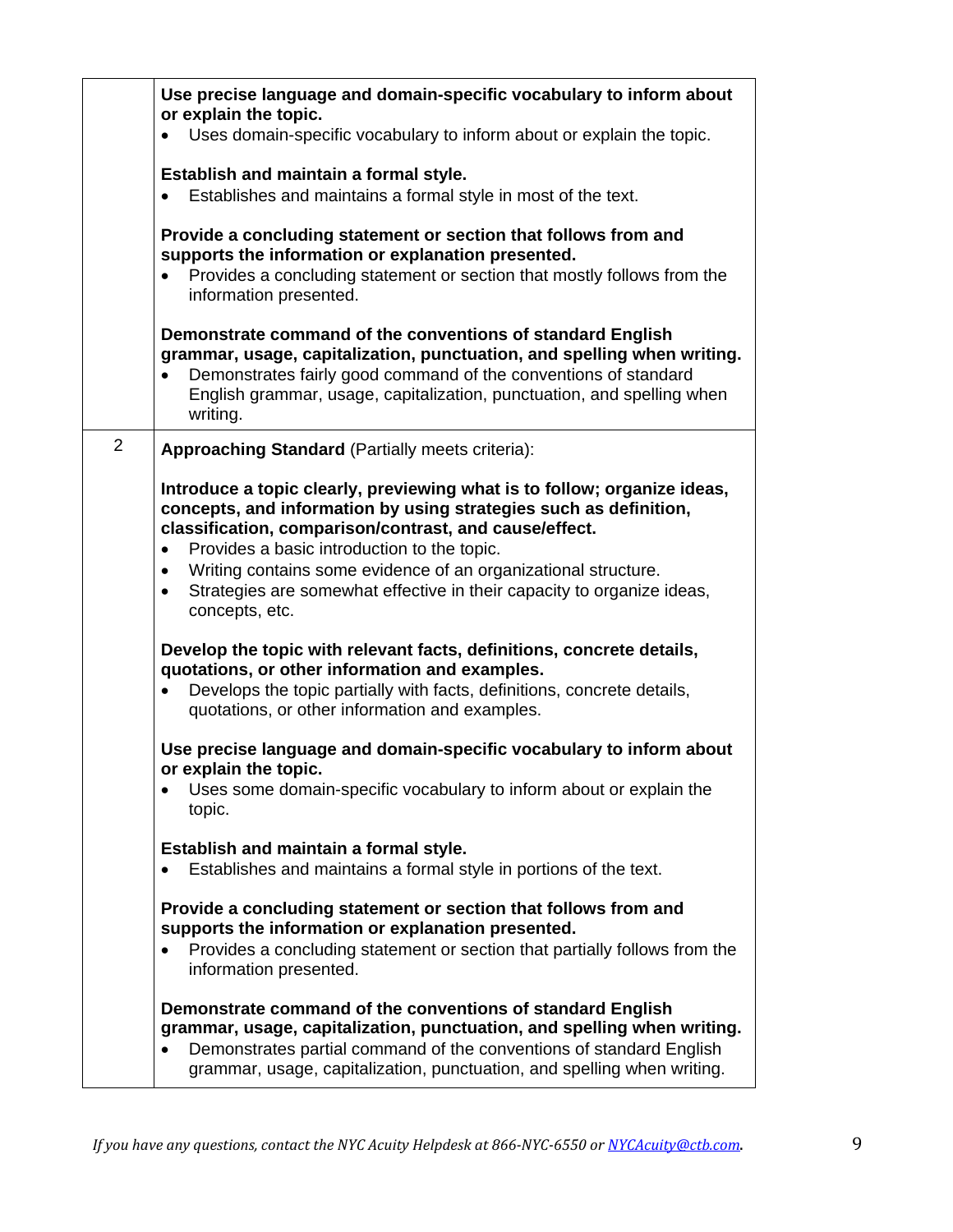| $\mathbf{1}$ | <b>Below Standard (Barely meets criteria):</b>                                                                                                                                                                                                                                                                                                                                                                              |
|--------------|-----------------------------------------------------------------------------------------------------------------------------------------------------------------------------------------------------------------------------------------------------------------------------------------------------------------------------------------------------------------------------------------------------------------------------|
|              | Introduce a topic clearly, previewing what is to follow; organize ideas,<br>concepts, and information by using strategies such as definition,<br>classification, comparison/contrast, and cause/effect.<br>Provides a minimal introduction to the topic.<br>Writing contains minimal organizational structure.<br>٠<br>Any use of strategies are minimally effective in their capacity to organize<br>ideas, concepts, etc. |
|              | Develop the topic with relevant facts, definitions, concrete details,<br>quotations, or other information and examples.<br>Develops the topic minimally, with facts, definitions, concrete details,<br>quotations, or other information and examples being largely absent.                                                                                                                                                  |
|              | Use precise language and domain-specific vocabulary to inform about<br>or explain the topic.                                                                                                                                                                                                                                                                                                                                |
|              | Uses minimal domain-specific vocabulary to inform about or explain the<br>topic.                                                                                                                                                                                                                                                                                                                                            |
|              | Establish and maintain a formal style.<br>Minimal and sporadic use of formal style.                                                                                                                                                                                                                                                                                                                                         |
|              | Provide a concluding statement or section that follows from and<br>supports the information or explanation presented.<br>Provides a concluding statement or section that barely follows from the<br>information presented.                                                                                                                                                                                                  |
|              | Demonstrate command of the conventions of standard English<br>grammar, usage, capitalization, punctuation, and spelling when writing.<br>Demonstrates minimal command of the conventions of standard English<br>grammar, usage, capitalization, punctuation, and spelling when writing.                                                                                                                                     |
| 0            | <b>Far Below Standard:</b>                                                                                                                                                                                                                                                                                                                                                                                                  |
|              | Introduce a topic clearly, previewing what is to follow; organize ideas,<br>concepts, and information by using strategies such as definition,<br>classification, comparison/contrast, and cause/effect.<br>Provides little or no introduction to the topic.<br>$\bullet$                                                                                                                                                    |
|              | Writing contains little, if any, organizational structure.<br>$\bullet$<br>Does not compose or supply any information about topic; no apparent<br>use of strategies is present.                                                                                                                                                                                                                                             |
|              | Develop the topic with relevant facts, definitions, concrete details,<br>quotations, or other information and examples.<br>Provides no development of the topic; no relevant information or<br>examples are included.<br>Demonstrates no understanding of the text or topic.                                                                                                                                                |
|              | Use precise language and domain-specific vocabulary to inform about<br>or explain the topic.                                                                                                                                                                                                                                                                                                                                |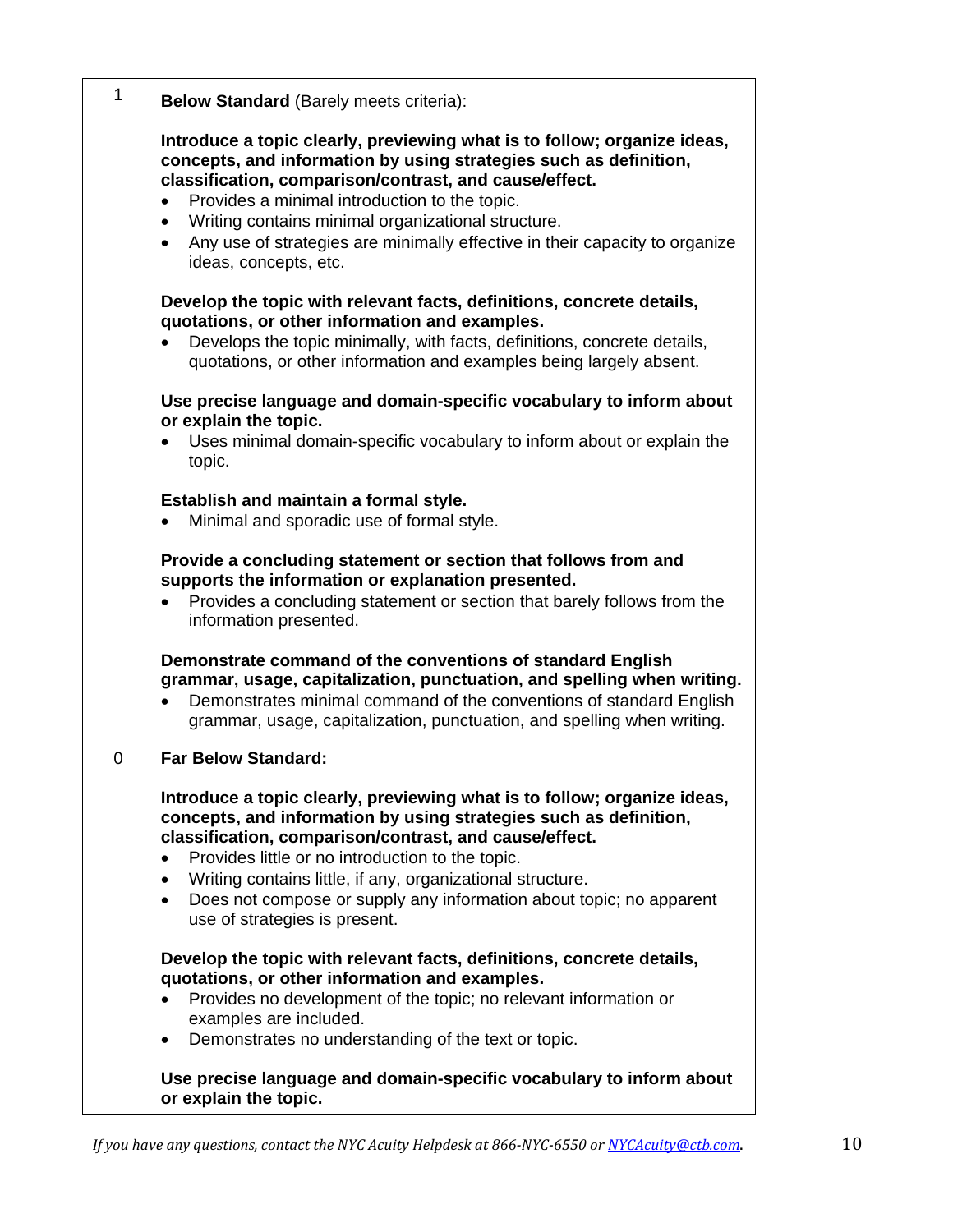|   | Uses domain-specific vocabulary to inform about or explain the topic.                                                                                                                                                                                                                                                                                                                                                                                                                                                                                                                                                                                                                                                                                                                                                                                                                                                                                                                                                                                                                                                                                                                                                                                                                                                                                                                                                                                                                                                                                                                                                                                                                                                                            |
|---|--------------------------------------------------------------------------------------------------------------------------------------------------------------------------------------------------------------------------------------------------------------------------------------------------------------------------------------------------------------------------------------------------------------------------------------------------------------------------------------------------------------------------------------------------------------------------------------------------------------------------------------------------------------------------------------------------------------------------------------------------------------------------------------------------------------------------------------------------------------------------------------------------------------------------------------------------------------------------------------------------------------------------------------------------------------------------------------------------------------------------------------------------------------------------------------------------------------------------------------------------------------------------------------------------------------------------------------------------------------------------------------------------------------------------------------------------------------------------------------------------------------------------------------------------------------------------------------------------------------------------------------------------------------------------------------------------------------------------------------------------|
|   | Establish and maintain a formal style.<br>Does not establish a formal style.                                                                                                                                                                                                                                                                                                                                                                                                                                                                                                                                                                                                                                                                                                                                                                                                                                                                                                                                                                                                                                                                                                                                                                                                                                                                                                                                                                                                                                                                                                                                                                                                                                                                     |
|   | Provide a concluding statement or section that follows from and<br>supports the information or explanation presented.<br>Provides no concluding statement or section that sums up main points.                                                                                                                                                                                                                                                                                                                                                                                                                                                                                                                                                                                                                                                                                                                                                                                                                                                                                                                                                                                                                                                                                                                                                                                                                                                                                                                                                                                                                                                                                                                                                   |
|   | Demonstrate command of the conventions of standard English<br>grammar, usage, capitalization, punctuation, and spelling when writing.<br>Demonstrates no command of standard English writing mechanics.                                                                                                                                                                                                                                                                                                                                                                                                                                                                                                                                                                                                                                                                                                                                                                                                                                                                                                                                                                                                                                                                                                                                                                                                                                                                                                                                                                                                                                                                                                                                          |
|   | <b>Exemplars</b>                                                                                                                                                                                                                                                                                                                                                                                                                                                                                                                                                                                                                                                                                                                                                                                                                                                                                                                                                                                                                                                                                                                                                                                                                                                                                                                                                                                                                                                                                                                                                                                                                                                                                                                                 |
| 4 | During the American Revolution, Americans were fighting the British for<br>their freedom. Sybil Ludington and Deborah Samson stand out as patriots in<br>the revolution because they both took on jobs that were usually reserved for<br>men. They prove Susan B. Anthony's statement that all people formed the<br>Union, not just the men, because they both put their country first. Their brave<br>actions contributed to Americans' victory.<br>Sybil Ludington was only 16 when she agreed to undertake a dangerous<br>horseback ride to warn others of danger. She could have been caught by the<br>British or had her horse stolen by outlaws, but that didn't stop her. She was<br>ready to do what she had to do to help defend her country. Her actions<br>helped defeat the British during the American Revolution, but she was never<br>talked about because she was just a girl. Maybe if she had been a man,<br>everyone would have heard about her.<br>Deborah Samson had such a strong desire to help defend her country<br>that she disguised herself as a man so she could join the army. She was<br>willing to sacrifice her life as a woman in order to fight for her country. While<br>she was in the army, she was courageous and loyal and showed a skill for<br>fighting. Even when she was wounded, she used her own knife to remove the<br>musket ball from her leg because she wanted to be able to stay in the army.<br>After she was discharged, she traveled around the country giving patriotic<br>speeches about the war.<br>The behavior of both these women shows how devoted they were to their<br>country. What they did is proof that Susan B. Anthony was correct-both men<br>and women formed the Union. |
| 3 | Sybil Ludington and Deborah Samson stand out as patriots during the<br>war because they both did things that women usually didn't do. Like Susan B.<br>Anthony said, they both helped to form the union because they were both<br>willing to defend their country. They both put themselves in dangerous<br>situations because they loved their country. Their sacrifices helped America<br>win the war.<br>Sybil Ludington went on a difficult horse ride to help save her country.<br>Samson disguised herself as a man so she could fight for her country. She<br>did fight in one battle where she was wounded. She could have gotten into<br>trouble if others discovered she was a woman.<br>Sybil Ludington and Deborah Samson both helped their country during<br>the American Revolution. They could have been injured or killed. All of this<br>proves that they are stand-out patriots.                                                                                                                                                                                                                                                                                                                                                                                                                                                                                                                                                                                                                                                                                                                                                                                                                                               |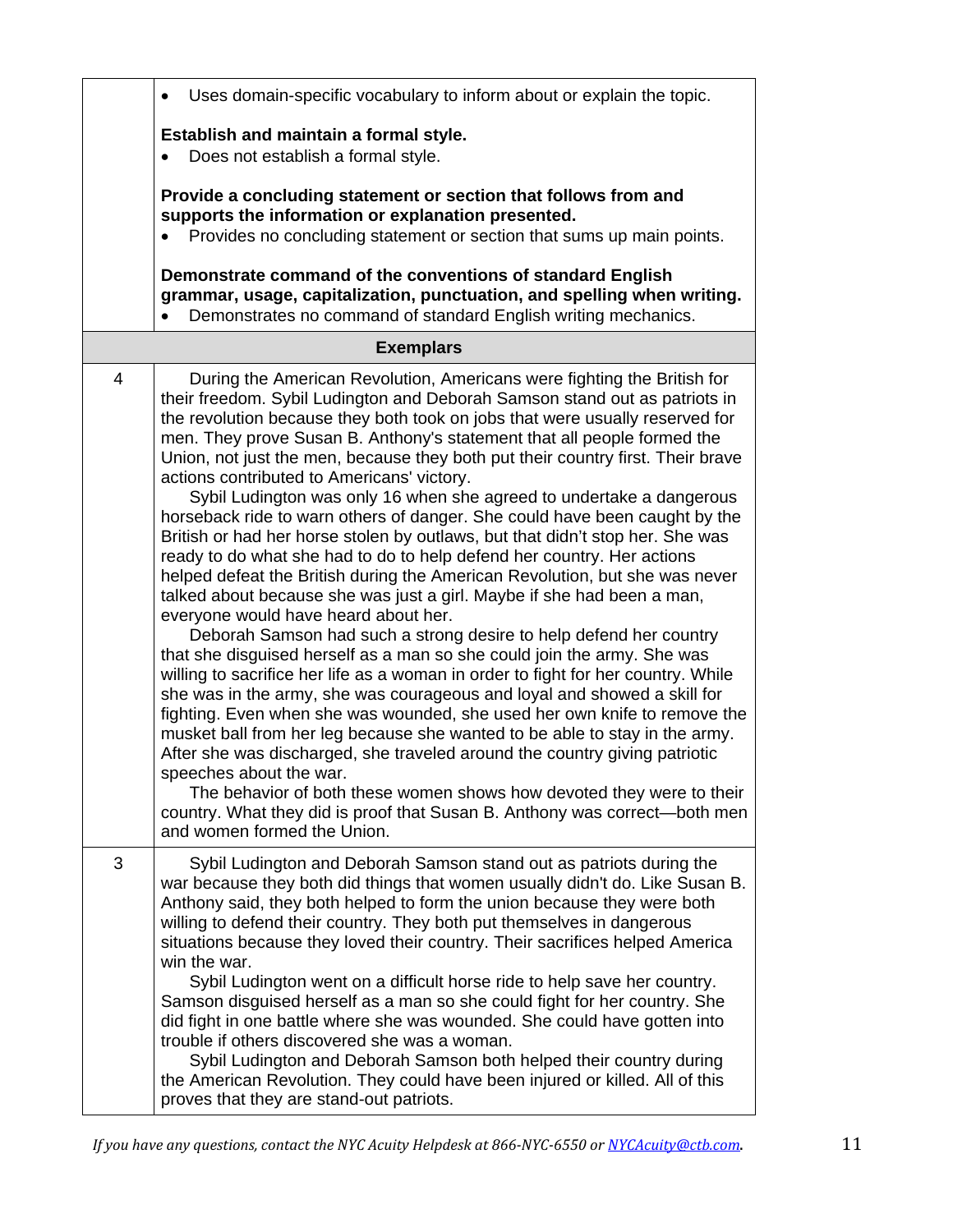| $\mathcal{P}$ | Sybil Ludington and Deborah Samson both showed courage to help form<br>the union. This makes them stand out as citizens and patriots. Ludington was<br>able to ride a horse at age 16. She road her horse to help, she road it for<br>three hours. Deborah Samson worked as schoolteacher. Then she joined the<br>army so that she could help defeat the British in the American Revolution.<br>The country is better off because of these two women. |
|---------------|-------------------------------------------------------------------------------------------------------------------------------------------------------------------------------------------------------------------------------------------------------------------------------------------------------------------------------------------------------------------------------------------------------------------------------------------------------|
|               | Sybil Ludington and Deborah Samson were women who helped form the<br>union, they our patriots because the did some brave things during the<br>American Revolution, they both were recognized for what they did.                                                                                                                                                                                                                                       |
| 0             | Sybil Ludington and Deborah Samson were women, American Revolution<br>women.                                                                                                                                                                                                                                                                                                                                                                          |